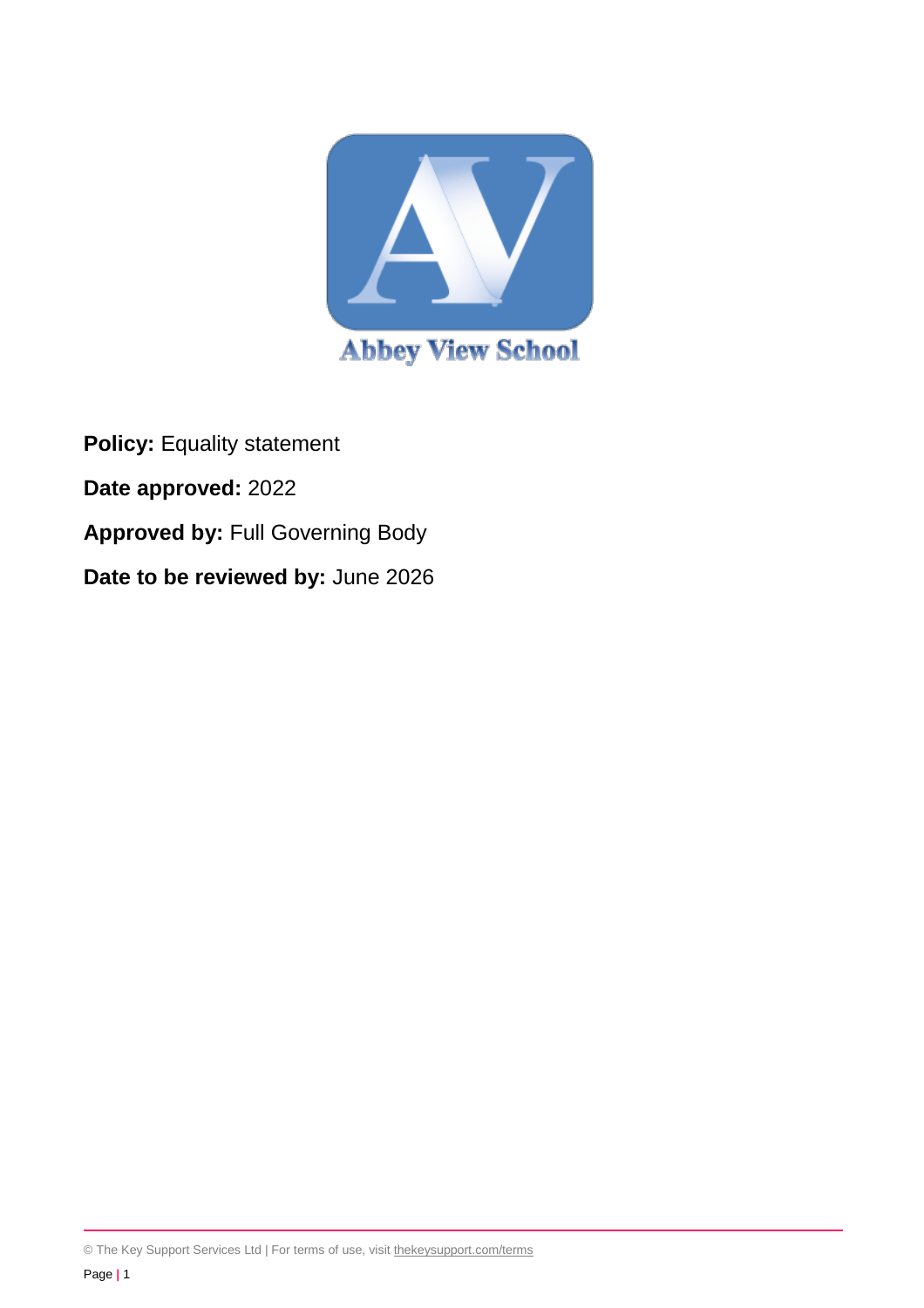# **Contents**

# <span id="page-1-0"></span>**1. Aims**

Our school aims to meet its obligations under the Public Sector Equality Duty (PSED) by having due regard to the need to:

- Eliminate discrimination and other conduct that is prohibited by the Equality Act 2010
- Advance equality of opportunity between people who share a protected characteristic and people who do not share it
- Foster good relations across all characteristics between people who share a protected characteristic and people who do not share it

### <span id="page-1-1"></span>**2. Legislation and guidance**

This document meets the requirements under the following legislation:

- [The Equality Act 2010,](http://www.legislation.gov.uk/ukpga/2010/15/contents) which introduced the Public Sector Equality Duty and protects people from discrimination
- [The Equality Act 2010 \(Specific Duties\) Regulations 2011,](http://www.legislation.gov.uk/uksi/2011/2260/contents/made) which require schools to publish information to demonstrate how they are complying with the Public Sector Equality Duty and to publish equality objectives

This document is also based on Department for Education (DfE) guidance: [The Equality Act 2010 and](https://www.gov.uk/government/publications/equality-act-2010-advice-for-schools)  [schools.](https://www.gov.uk/government/publications/equality-act-2010-advice-for-schools)

This document also complies with our funding agreement and articles of association.

#### <span id="page-1-2"></span>**3. Roles and responsibilities**

The governing board will:

- Ensure that the equality information and objectives as set out in this statement are published and communicated throughout the school, including to staff, pupils and parents
- Ensure that the published equality information is updated at least every year, and that the objectives are reviewed and updated at least every 4 years
- Delegate responsibility for monitoring the achievement of the objectives on a daily basis to the Principal
- Ensure they are familiar with all relevant legislation and the contents of this document
- Attend appropriate equality and diversity training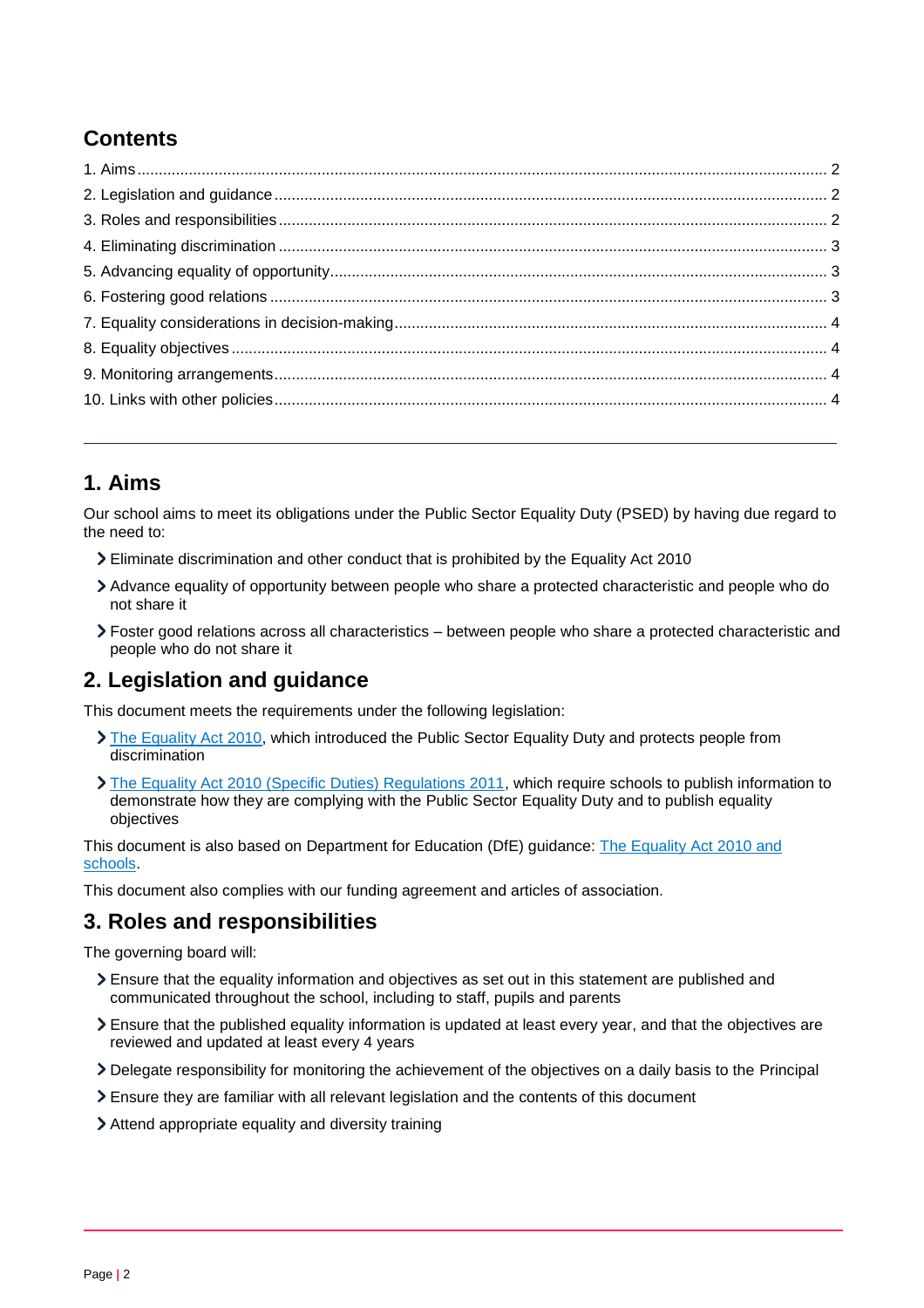The Principal will:

- Promote knowledge and understanding of the equality objectives among staff and pupils
- Monitor success in achieving the objectives and report back to governors

Staff will:

All school staff are expected to have regard to this document and to work to achieve the objectives as set out in section 8.

### <span id="page-2-0"></span>**4. Eliminating discrimination**

The school is aware of its obligations under the Equality Act 2010 and complies with non-discrimination provisions.

Where relevant, our policies include reference to the importance of avoiding discrimination and other prohibited conduct.

Staff and governors are regularly reminded of their responsibilities under the Equality Act – for example, during meetings. Where this has been discussed during a meeting it is recorded in the meeting minutes.

New staff receive training on the Equality Act as part of their induction, and all staff receive refresher training every year.

The Principal is the designated member of staff for monitoring equality issues. They make senior leaders and governors aware of any issues as appropriate.

# <span id="page-2-1"></span>**5. Advancing equality of opportunity**

As set out in the DfE guidance on the Equality Act, the school aims to advance equality of opportunity by:

- Removing or minimising disadvantages suffered by people that are connected to a particular characteristic they have (e.g. pupils with disabilities, or gay pupils who are being subjected to homophobic bullying)
- Taking steps to meet the particular needs of people who have a particular characteristic (e.g. enabling Muslim pupils to pray at prescribed times)
- Encouraging people who have a particular characteristic to participate fully in any activities (e.g. encouraging all pupils to be involved in the full range of school societies)

In fulfilling this aspect of the duty, the school will:

- Publish attainment data each academic year showing how pupils with different characteristics are performing
- Analyse the above data to determine strengths and areas for improvement, implement actions in response and publish this information
- Make evidence available identifying improvements for specific groups (e.g. declines in incidents of homophobic or transphobic bullying)
- Publish further data about any issues associated with particular protected characteristics, identifying any issues which could affect our own pupils

# <span id="page-2-2"></span>**6. Fostering good relations**

The school aims to foster good relations between those who share a protected characteristic and those who do not share it by:

- Promoting tolerance, friendship and understanding of a range of religions and cultures through different aspects of our curriculum. This includes teaching in RE, citizenship and personal, social, health and economic (PSHE) education, but also activities in other curriculum areas. For example, as part of teaching and learning in English/reading, pupils will be introduced to literature from a range of cultures
- Holding assemblies dealing with relevant issues. Pupils will be encouraged to take a lead in such assemblies and we will also invite external speakers to contribute